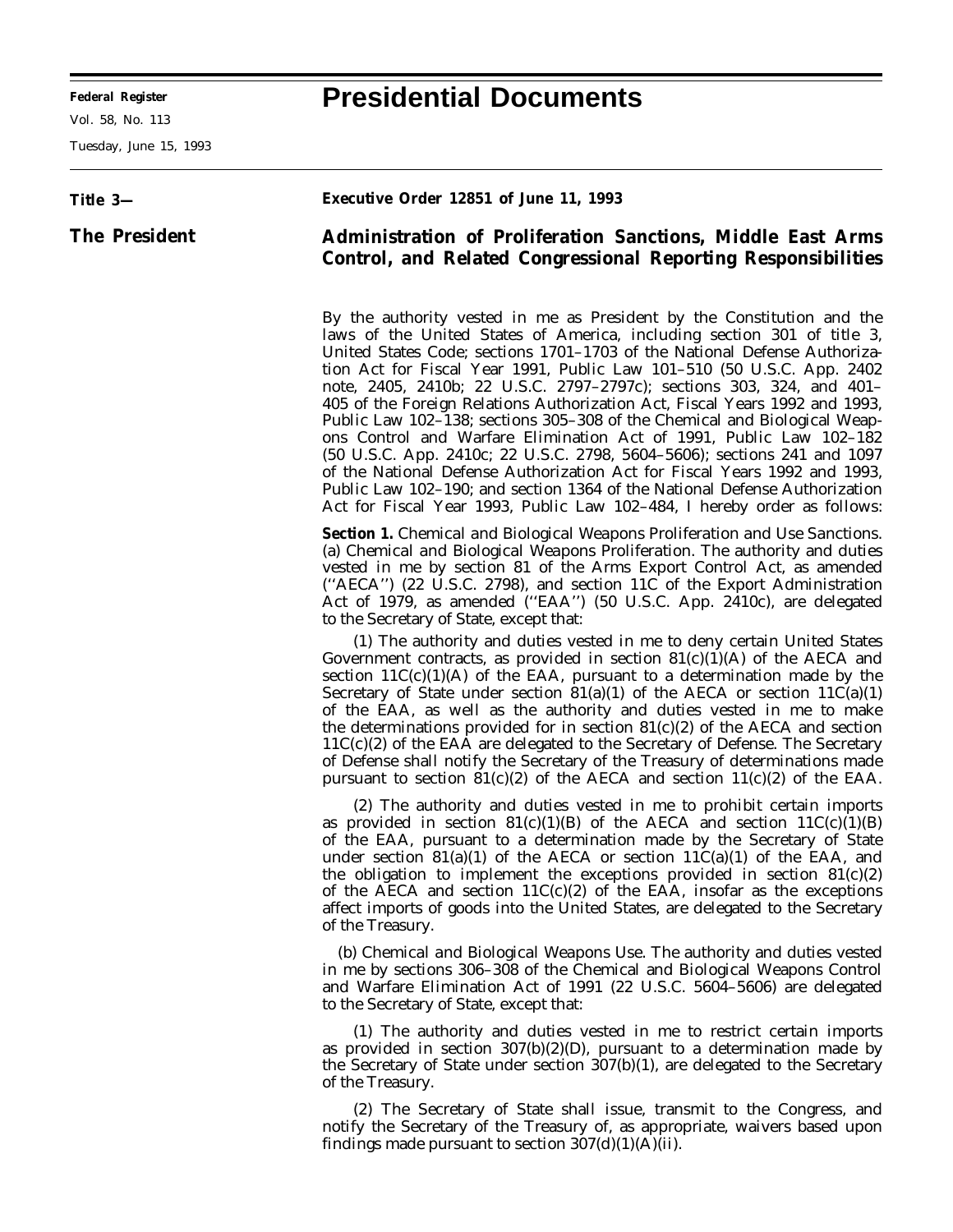(3) The authority and duties vested in me to prohibit certain exports as provided in section  $307(a)(5)$  and section  $307(b)(2)(C)$ , pursuant to a determination made by the Secretary of State under section 306(a)(1) and section 307(b)(1), are delegated to the Secretary of Commerce.

(c) *Coordination Among Agencies.* The Secretaries designated in this section shall exercise all functions delegated to them by this section in consultation with the Secretary of State, the Secretary of Defense, the Secretary of the Treasury, the Secretary of Commerce, the Director of the Arms Control and Disarmament Agency, and other departments and agencies as appropriate, utilizing the appropriate interagency groups prior to any determination to exercise the prohibition authority delegated hereby.

**Sec. 2.** *Missile Proliferation Sanctions.* (a) *Arms Export Control Act.* The authority and duties vested in me by sections 72–73 of the AECA (22 U.S.C. 2797a–2797b) are delegated to the Secretary of State, except that:

(1) The authority and duties vested in me by section  $72(a)(1)$  to make determinations with respect to violations by United States persons of the EAA are delegated to the Secretary of Commerce.

(2) The authority and duties vested in me to deny certain United States Government contracts as provided in sections  $73(a)(2)(A)(i)$  and  $73(a)(2)(B)(i)$ , pursuant to a determination made by the Secretary of State under section 73(a)(1), as well as the authority and duties vested in me to make the findings provided in sections  $72(c)$ ,  $73(f)$ , and  $73(g)(1)$ , are delegated to the Secretary of Defense. The Secretary of State shall issue, transmit to the Congress, and notify the Secretary of the Treasury of, as appropriate, any waivers based upon findings made pursuant to sections 72(c) and 73(f).

(3) The authority and duties vested in me to prohibit certain imports as provided in section  $73(a)(2)(C)$ , pursuant to a determination made by the Secretary of State under that section, and the obligation to implement the exceptions provided in section 73(g), are delegated to the Secretary of the Treasury.

(b) *Export Administration Act.* The authority and duties vested in me by section 11B of the EAA (50 U.S.C. App. 2410b) are delegated to the Secretary of Commerce, except that:

(1) The authority and duties vested in me by sections  $11B(a)(1)(A)$ (insofar as such section authorizes determinations with respect to violations by United States persons of the AECA), 11B(b)(1) (insofar as such section authorizes determinations regarding activities by foreign persons), and 11B(b)(5) are delegated to the Secretary of State.

(2) The authority and duties vested in me to make the findings provided in sections  $11B(a)(3)$ ,  $11B(b)(6)$ , and  $11B(b)(7)(A)$  are delegated to the Secretary of Defense. The Secretary of Commerce shall issue, transmit to the Congress, and notify the Secretary of the Treasury of, as appropriate, waivers based upon findings made pursuant to section  $11B(a)(3)$ . The Secretary of State shall issue, transmit to the Congress, and notify the Secretary of the Treasury of, as appropriate, waivers based upon findings made pursuant to section  $11B(b)(6)$ .

(3) The authority and duties vested in me to prohibit certain imports as provided in section  $11B(b)(1)$ , pursuant to a determination by the Secretary of State under that section, and the obligation to implement the exceptions provided in section 11B(b)(7), are delegated to the Secretary of the Treasury.

(c) *Reporting Requirements.* The authority and duties vested in me to make certain reports to the Congress as provided in section 1097 of the National Defense Authorization Act for Fiscal Years 1992 and 1993 and section 1364 of the National Defense Authorization Act for Fiscal Year 1993 are delegated to the Secretary of State.

(d) *Coordination Among Agencies.* The Secretaries designated in this section shall exercise all functions delegated to them by this section in consultation with the Secretary of State, the Secretary of Defense, the Secretary